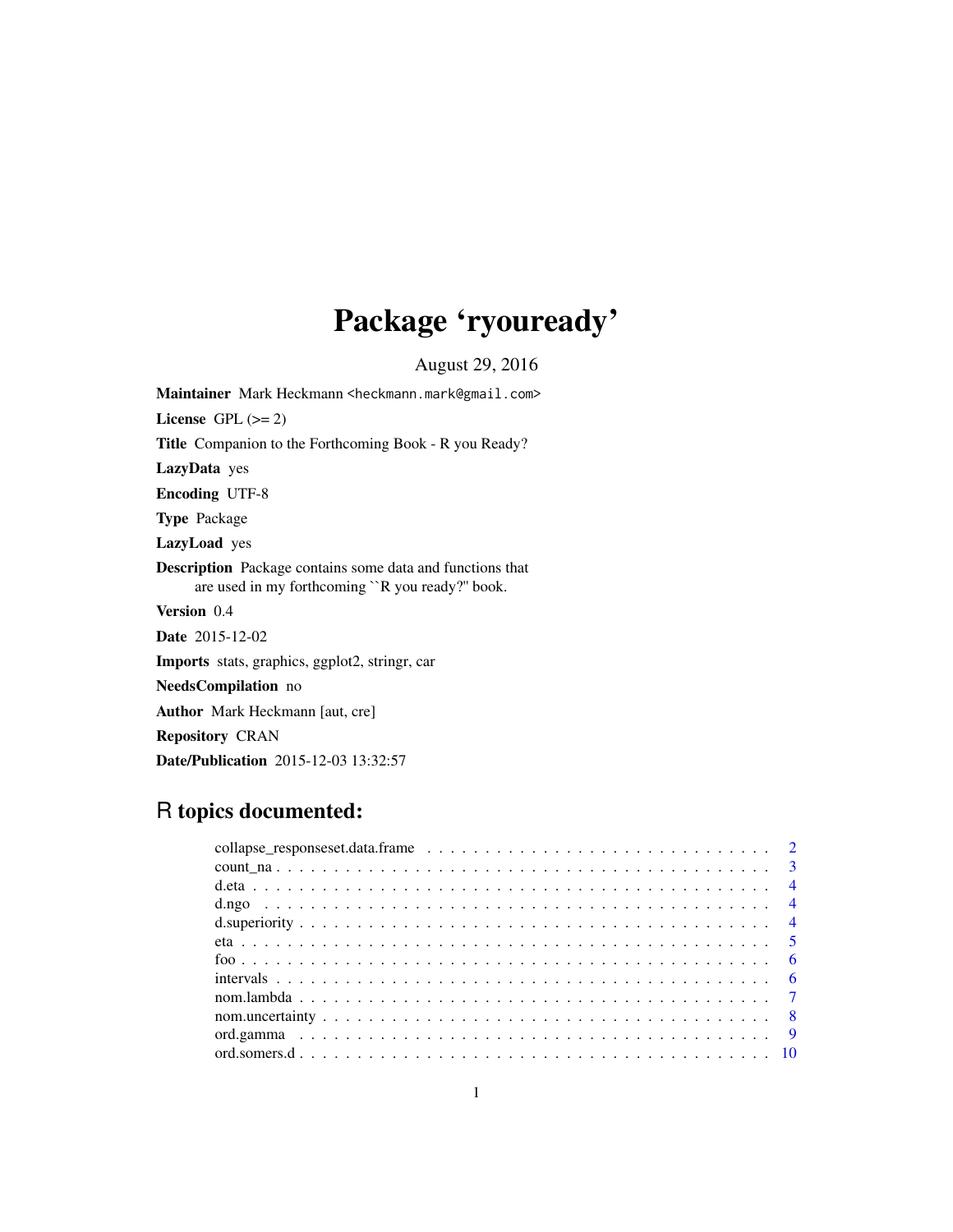<span id="page-1-0"></span>

| Index |  |  |  |  |  |  |  |  |  |  |  |  |  |  |  |
|-------|--|--|--|--|--|--|--|--|--|--|--|--|--|--|--|
|       |  |  |  |  |  |  |  |  |  |  |  |  |  |  |  |
|       |  |  |  |  |  |  |  |  |  |  |  |  |  |  |  |
|       |  |  |  |  |  |  |  |  |  |  |  |  |  |  |  |
|       |  |  |  |  |  |  |  |  |  |  |  |  |  |  |  |
|       |  |  |  |  |  |  |  |  |  |  |  |  |  |  |  |

collapse\_responseset.data.frame

*Collapse multiple response sets to single variable*

# Description

This functions allows to collapse several multiple response set varables into one variable. It can be applied either to a dataframe or within the transform function.

### Usage

```
## S3 method for class 'data.frame'
collapse\_responseset(x, vars = NULL, rec = NULL, ...)## Default S3 method:
collapse_responseset(..., rec = NULL)
collapse_responseset(x, ...)
```
# Arguments

| $\mathsf{x}$ | A dataframe.                                                                                                                             |
|--------------|------------------------------------------------------------------------------------------------------------------------------------------|
| vars         | The names or indexes of the data frame columns that contain the multi response<br>set. By default all variables from dataframe are used. |
| rec          | A vector of the same length as the number of variables specifying the new values<br>for each column.                                     |
|              | Several vector of the same length (for default method).                                                                                  |

#### Value

A vector with the with the new values.

#### Author(s)

Mark Heckmann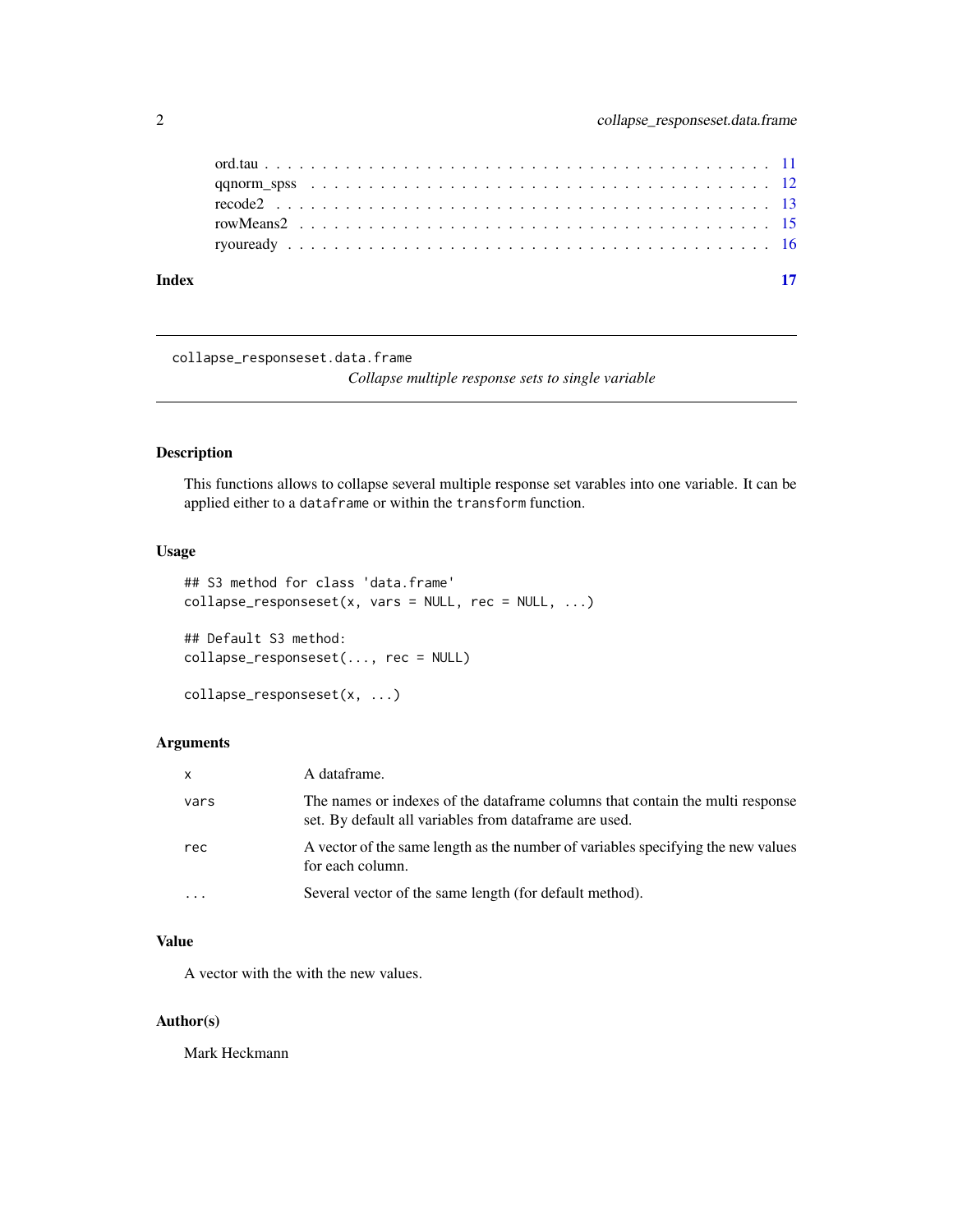#### <span id="page-2-0"></span>count\_na 3

#### Examples

```
d <- data.frame(t1=c(1,0,NA,0,0),
                 t2=c(0,1,0,NA,0),
                 t3=c(0,0,1,0,0) )
# collapse all variables of a dataframe
collapse_responseset(d)
# collapse columns 1 to 3 (which is all in this case as well)
collapse_responseset(d, vars=1:3)
collapse_responseset(d, vars=c("t1", "t2", "t3"))
# use letters instead fo numbers for recoding
collapse_responseset(d, vars=1:3, rec=letters[1:3])
# use with several vectors
collapse_responseset(d$t1, d$t2, d$t3)
# use inside of transform
transform(d, new=collapse_responseset(t1, t2, t3))
 transform(d, new=collapse_responseset(t1, t2, t3, rec=letters[1:3]))
```
count\_na *Count the number of NAs in each row or in each column*

# Description

Count the number of NAs in each row or in each column

#### Usage

```
count_na(x, along = 1)
```
# Arguments

|       | A dataframe or matrix.                                                |
|-------|-----------------------------------------------------------------------|
| along | Along which dimension to count the NAs in $(1 = rows, 2 = columns)$ . |

# Value

A vector givning the number of NAs for each row or column.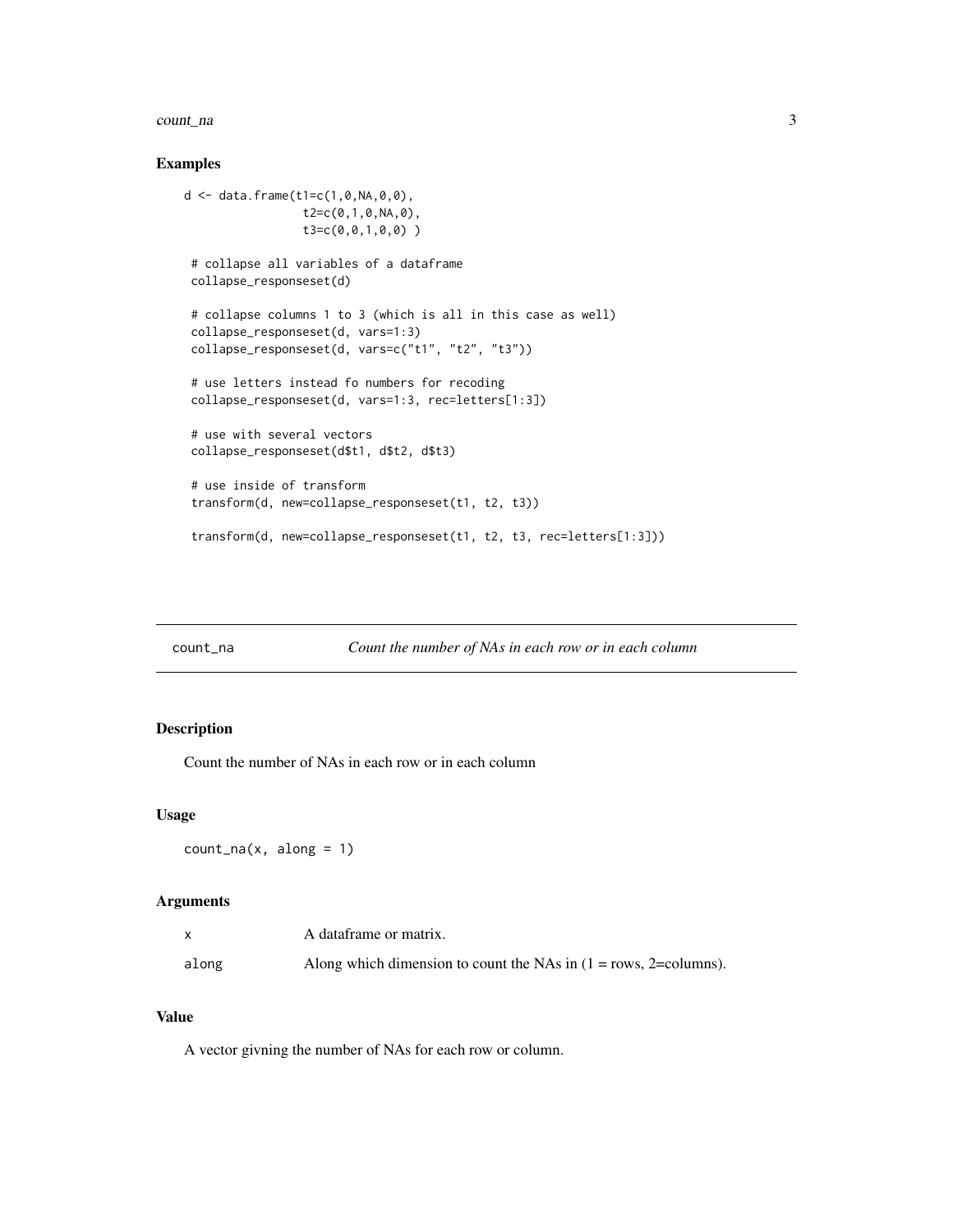#### Examples

```
x < -d.\nngo# count NAs row-wise across all variables
count_na(x)
# count NAs column-wise
count_na(x, along=2)
```
d.eta *Sample data set for eta function examples*

# Description

Data set for eta examples.

d.ngo *NGO Dataset*

# Description

Data set used by Kähler (2008).

# References

Kähler, W.-M. (2008). *Statistische Datenanalyse: Verfahren verstehen und mit SPSS gekonnt einsetzen*. Wiesbaden: Vieweg.

d.superiority *Student self assessment data*

# Description

The participipoants were asked to assess in h

<span id="page-3-0"></span>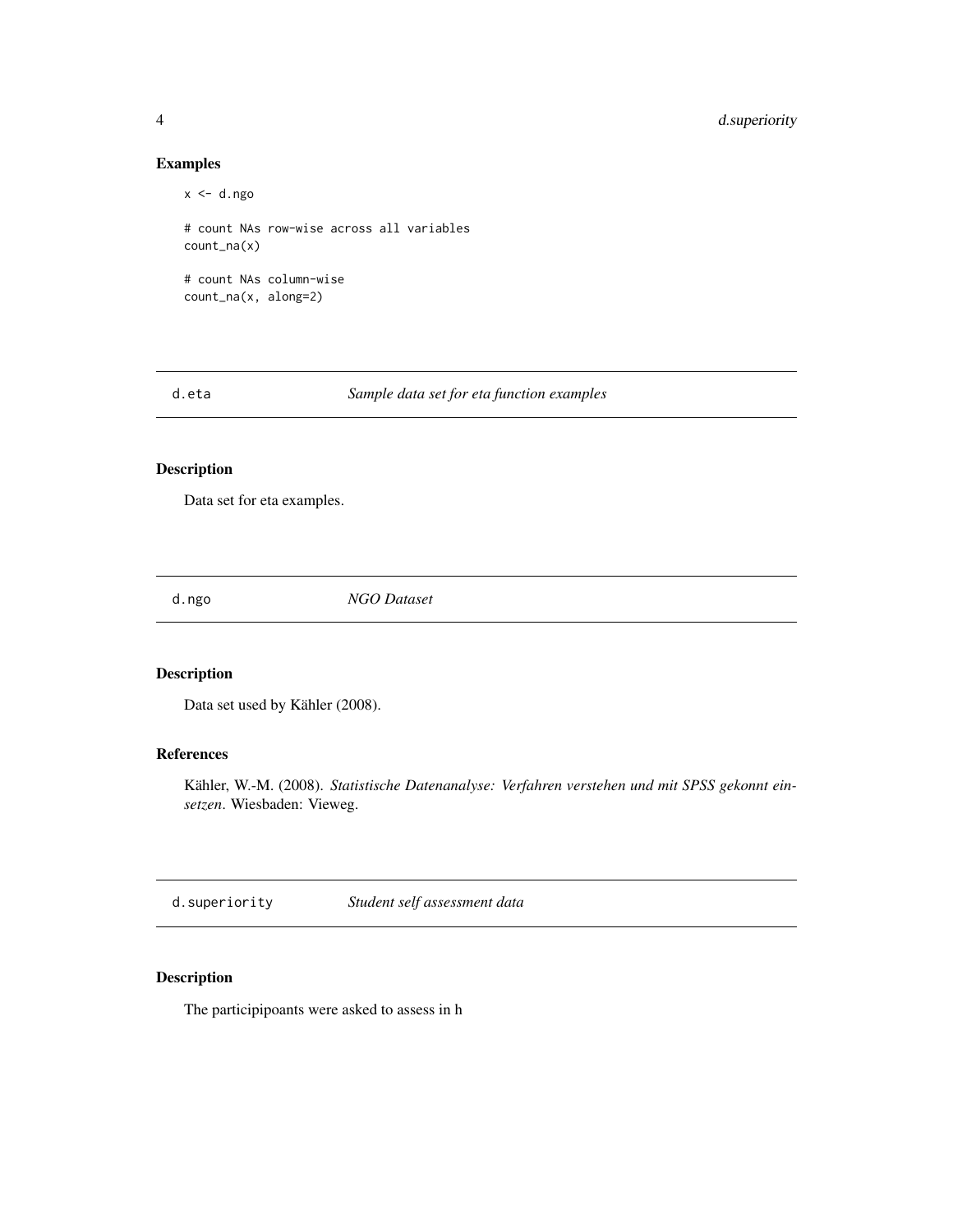Eta coefficient for nominal/interval data.

#### Usage

eta(x, y, breaks = NULL, na.rm = FALSE)

#### Arguments

| $\mathsf{x}$ | Independent nominal variable (factor or numeric).                                                                            |
|--------------|------------------------------------------------------------------------------------------------------------------------------|
| <b>V</b>     | Dependent interval variable (numeric).                                                                                       |
| breaks       | If x is interval data the breaks argument can be specified to classify the data.<br>breaks is passed on to the function cut. |
| na.rm        | Logical. Indicating if NA values are removed.                                                                                |

# Value

Eta coefficient

# Author(s)

Mark Heckmann

# Examples

```
attach(d.eta) # using d.eta dataset
eta(x1, y)
# removing missing data
eta(c(x1, 2), c(NA, y), na.rm=TRUE) # NA added to y to show NA behaviour
# classify interval data x
eta(x, y, breaks=c(1, 4, 7,10))
# visualize classication
plot(x, y)
abline(v=c(1, 4, 7,10))
# setting number of breaks for classification
eta(x, y, breaks=7)
```
<span id="page-4-0"></span>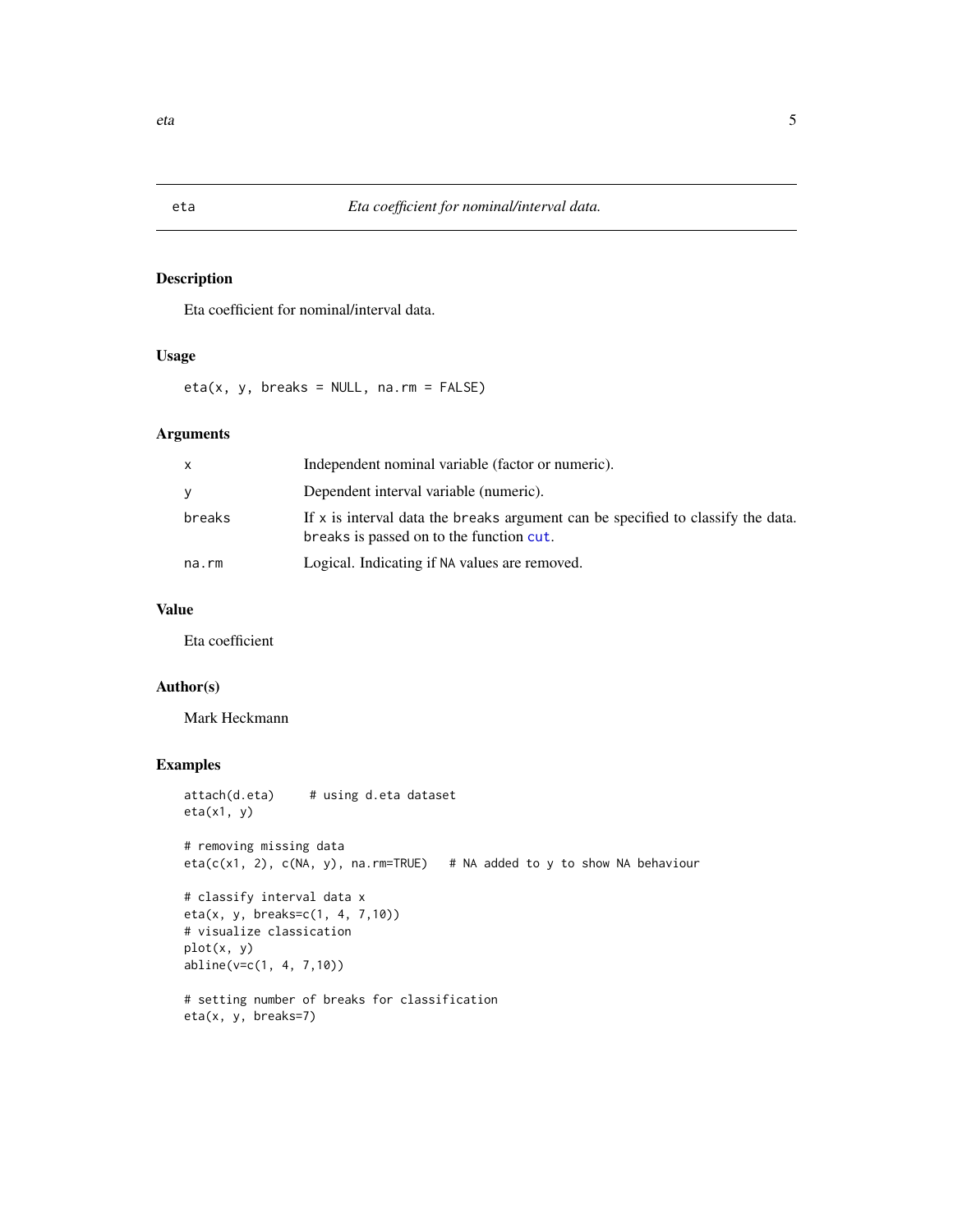<span id="page-5-0"></span>

A function to demonstrate how an R function is defined.

#### Usage

 $foo(x, y)$ 

#### Arguments

| x   | Numeric. |
|-----|----------|
| - V | Numeric. |

#### Value

The sum of x and y.

#### Author(s)

Mark Heckmann

intervals *Use standard mathematical interval notation in* recode *from* car *package*

# Description

The recode function from the car package is an excellent function for recoding data. When defining open intervals though, the recoding definitions will quickly become hard to read. The intervals function allows to use standard mathematical interval notation, e.g. like [1,4), to define (open) intervals. It will convert the intervals definition into a format required by the recode function from car. The standard intervals can simply be used additionally to the standard recoding definitions as required by recode.

#### Usage

intervals(rec,  $e = 10^x - 8$ )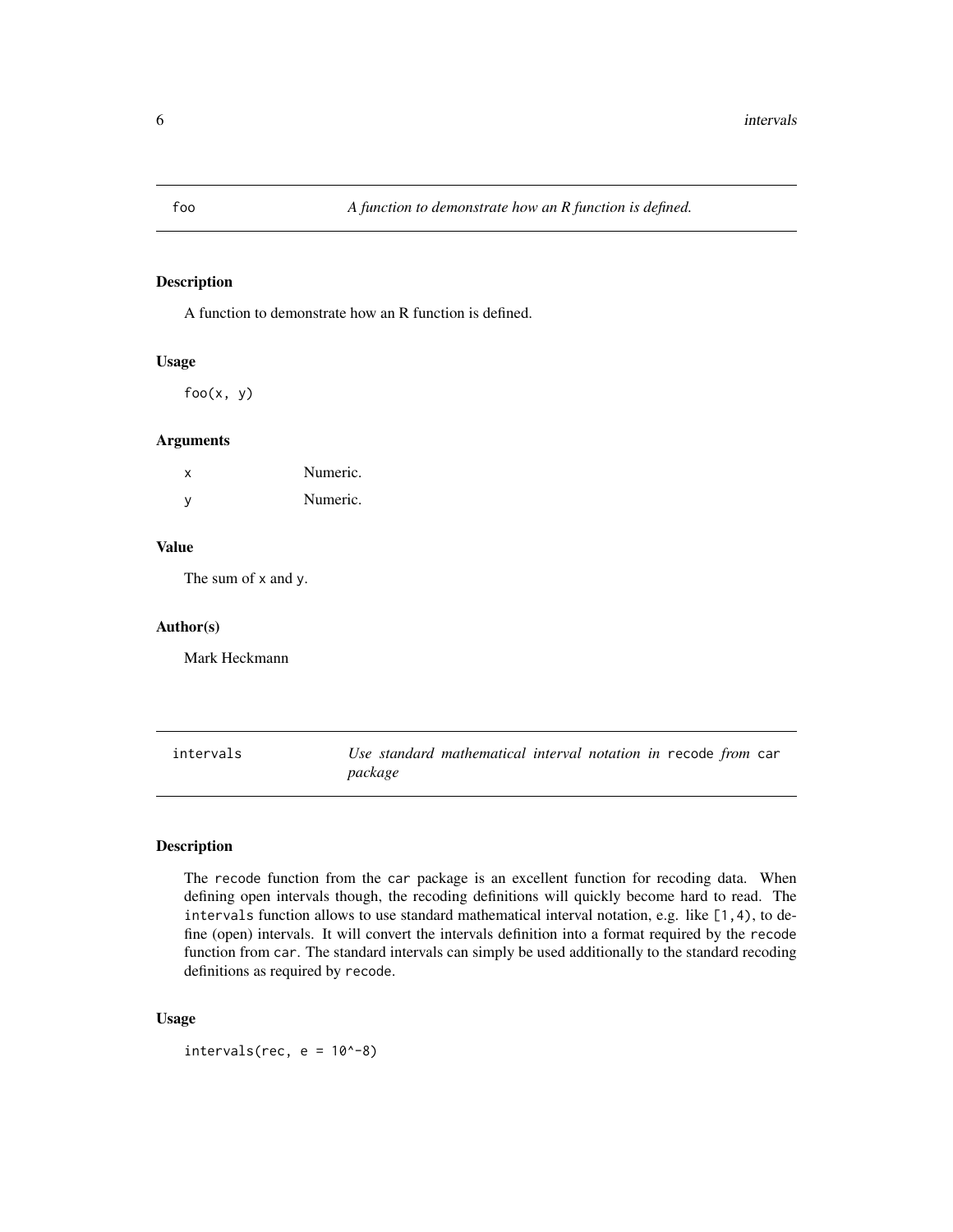#### <span id="page-6-0"></span>nom.lambda 7

#### Arguments

| rec | recoding definition as required by the recode function from the car package,<br>additionally allowing for standard mathematical interval notation. An interval<br>notation consists of two brackets containing the interval values seperated by a<br>comma. Open and closed intervals may be defined, e.g. (1,2), [1,2], (1,2], [1,2).<br>The tags 10 and hi for the highest and lowest value in the dataset may also be<br>used, e.g. $[10, 4]$ , $[0, hi)$ . |
|-----|----------------------------------------------------------------------------------------------------------------------------------------------------------------------------------------------------------------------------------------------------------------------------------------------------------------------------------------------------------------------------------------------------------------------------------------------------------------|
| e   | Deviation from given interval values when an open interval is used (i.e. exclud-<br>ing the given value). The default deviation is 10e-8. This means that e.g. the<br>interval $(1, 2)$ is converted into the definition $1+10e-8:2-10e-8$ to be used in<br>the recode function.                                                                                                                                                                               |

#### Value

A string with recoding definitions for intervals as required by recode from car.

#### Author(s)

Mark Heckmann

#### Examples

```
## Not run:
library(car)
# the standard way if we want to recode [1,2) to the value 3
recode(c(1, 1.999, 2, 2.001), "1:2-1e-4=3")
# the same using interval notation
intervals("[1,2)=3")
recode(c(1, 1.999, 2, 2.001), intervals("[1,2)=3"))
# another example: the car way
e <- 10^-8
recode(1:9/3.01, "lo:1-e=0; 1:2-e=1; 2:3-e=2")
# using intervals
recode(1:9/3.01, intervals("[lo,1)=0; [1,2)=1; [2,3)=2"))
## End(Not run)
```
nom.lambda *Calculate Lambda for nominal data tables.*

#### Description

Calculate Lambda for nominal data tables.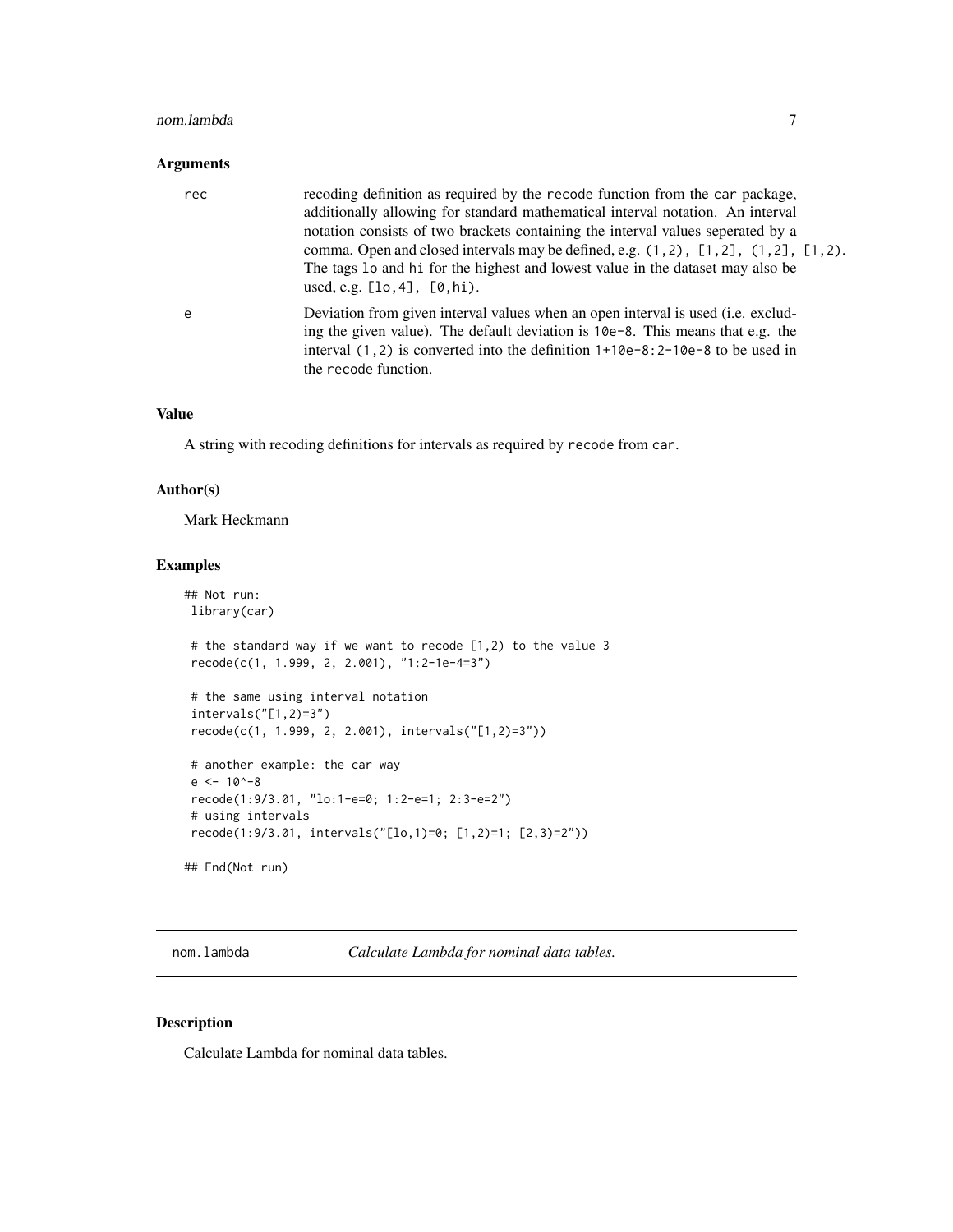#### <span id="page-7-0"></span>Usage

nom.lambda(x)

# Arguments

x A table object.

# Value

A named list with the three values:

| lambda.cr        | The row variable is used as independent, the column variable as dependent vari-<br>able. |
|------------------|------------------------------------------------------------------------------------------|
| lambda.rc        | The column variable is used as independent, the row variable as dependent vari-<br>able. |
| lambda.symmetric |                                                                                          |
|                  |                                                                                          |

Symmetric Lambda (the mean of both above).

# Note

The code for the calculation was supplied by Marc Schwartz (under GPL 2). Checked against SPSS results.

# Author(s)

Marc Schwartz, Mark Heckmann

#### Examples

```
{
}
```
nom.uncertainty *Calculate the Uncertainty Coefficient (Theil's U)*

# Description

Calculate the Uncertainty Coefficient (Theil's U)

# Usage

nom.uncertainty(x)

#### Arguments

x A table object.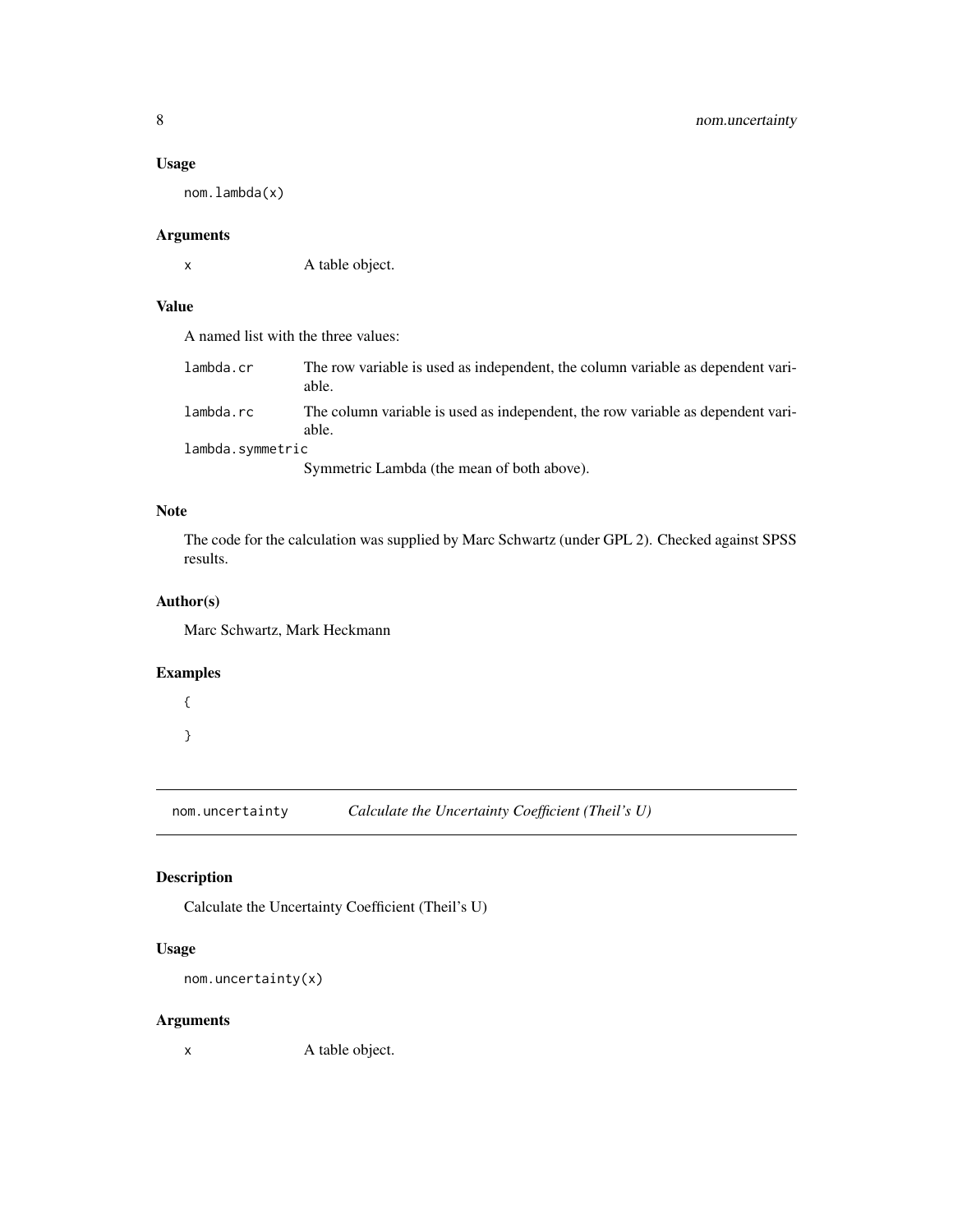# <span id="page-8-0"></span>ord.gamma 9

# Value

A named list with the three values:

| ucc.cr       | The row variable is used as independent, the column variable as dependent vari-<br>able. |
|--------------|------------------------------------------------------------------------------------------|
| uc.rc        | The column variable is used as independent, the row variable as dependent vari-<br>able. |
| uc.symmetric | Symmetric uncertainty coefficient.                                                       |

## Note

The code for the calculation was supplied by Marc Schwartz (under GPL 2). Note: Asymmetric formulae denomiators corrected on May 4, 2007 thanks to Antti Arppe. Checked against SPSS results.

# Author(s)

Marc Schwartz, Mark Heckmann

#### Examples

{ }

ord.gamma *Calculate Goodman-Kruskal gamma for ordinal data tables.*

#### Description

Calculate Goodman-Kruskal gamma for ordinal data tables.

#### Usage

ord.gamma(x)

#### Arguments

x A table object.

# Value

The gamma value.

#### Note

The code for the calculation was supplied by Marc Schwartz (under GPL 2). Checked against SPSS results.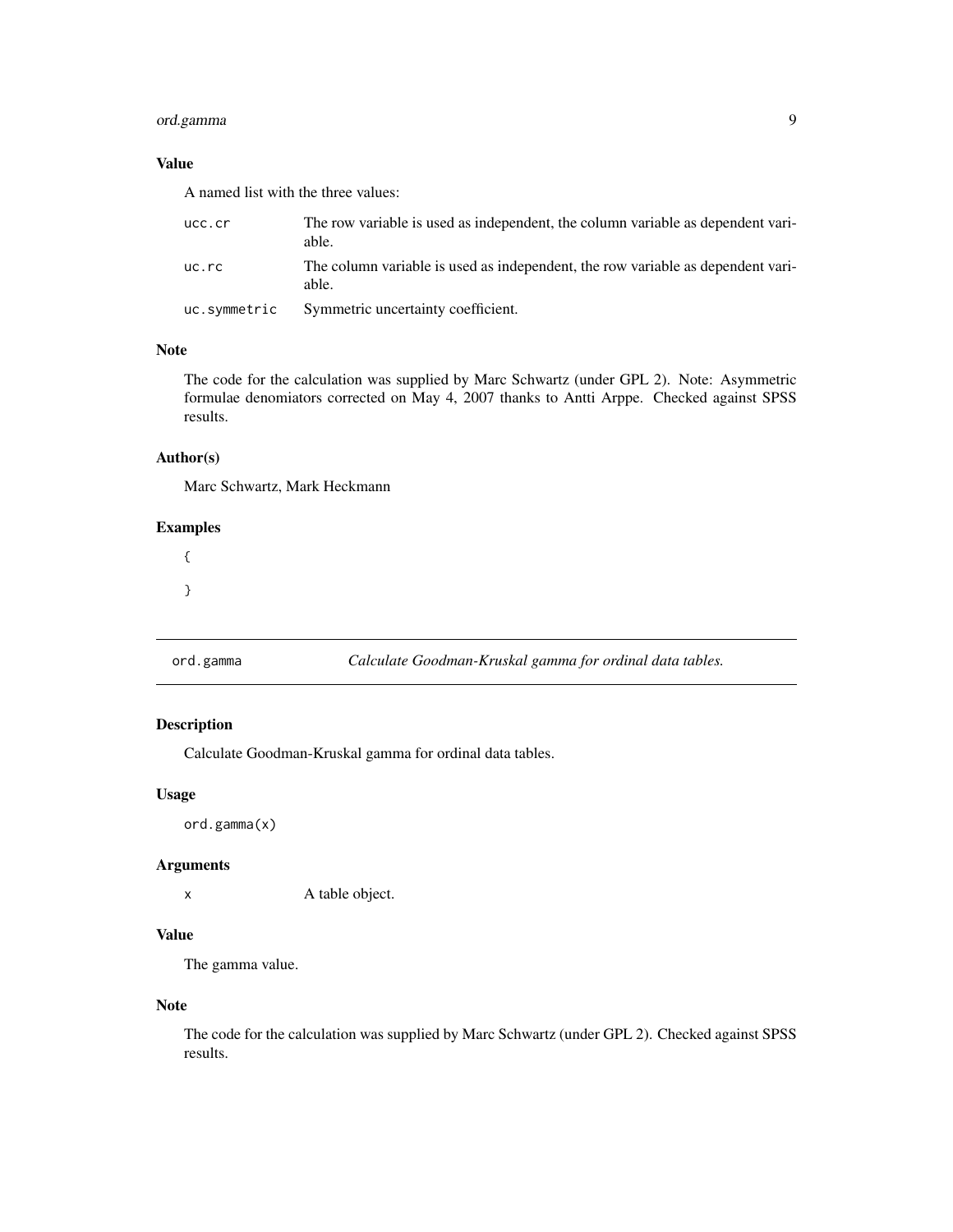# Author(s)

Marc Schwartz, Mark Heckmann

#### Examples

```
{
 # TODO
}
```
ord.somers.d *Calculate Somers' d for ordinal data tables.*

# Description

Calculate Somers' d for ordinal data tables.

# Usage

ord.somers.d(x)

# Arguments

x A table object.

#### Value

Kendall's Tau-b value.

A named list with the three values:

| sd.cr        | The row variable is used as independent, the column variable as dependent vari-<br>able. |
|--------------|------------------------------------------------------------------------------------------|
| sd.rc        | The column variable is used as independent, the row variable as dependent vari-<br>able. |
| sd.symmetric | Symmetric Somers' d.                                                                     |

#### Note

The code for the calculation was supplied by Marc Schwartz (under GPL 2)

# Author(s)

Marc Schwartz, Mark Heckmann

# Examples

```
{
 # TODO
}
```
<span id="page-9-0"></span>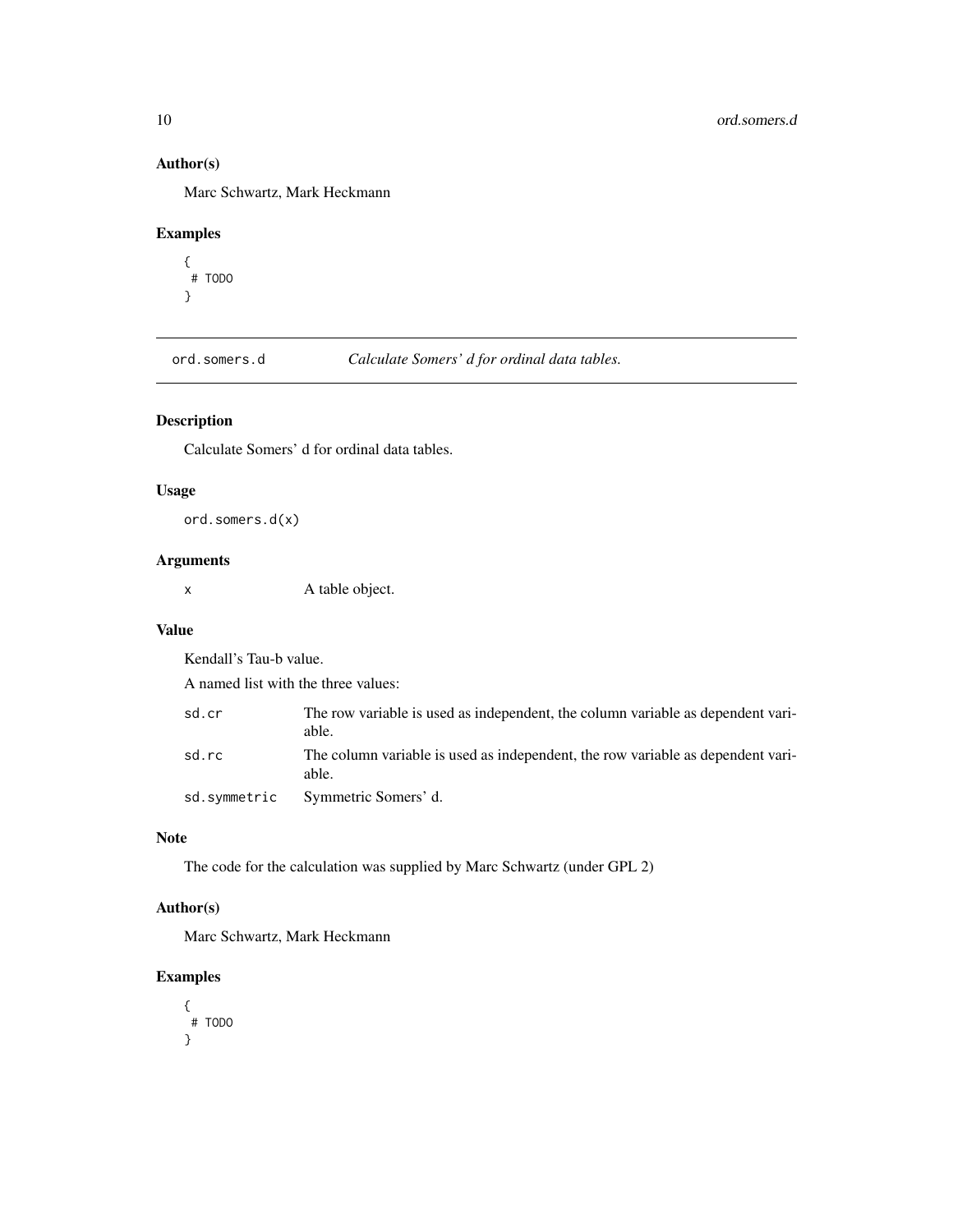<span id="page-10-0"></span>

Calculate Kendall's Tau statistics for ordinal data tables (Tau-b and Tau-c).

# Usage

ord.tau(x)

# Arguments

x A table object.

# Value

A named list with the three values:

| tau.a | Tau-a satistic (for quadratic tables only) |
|-------|--------------------------------------------|
| tau.b | Tau-b satistic                             |
| tau.c | Kendall-Stuart Tau-c satistic              |

#### Note

The code for the calculation was supplied by Marc Schwartz (under GPL 2)

# Author(s)

Marc Schwartz, Mark Heckmann

# Examples

{ # TODO }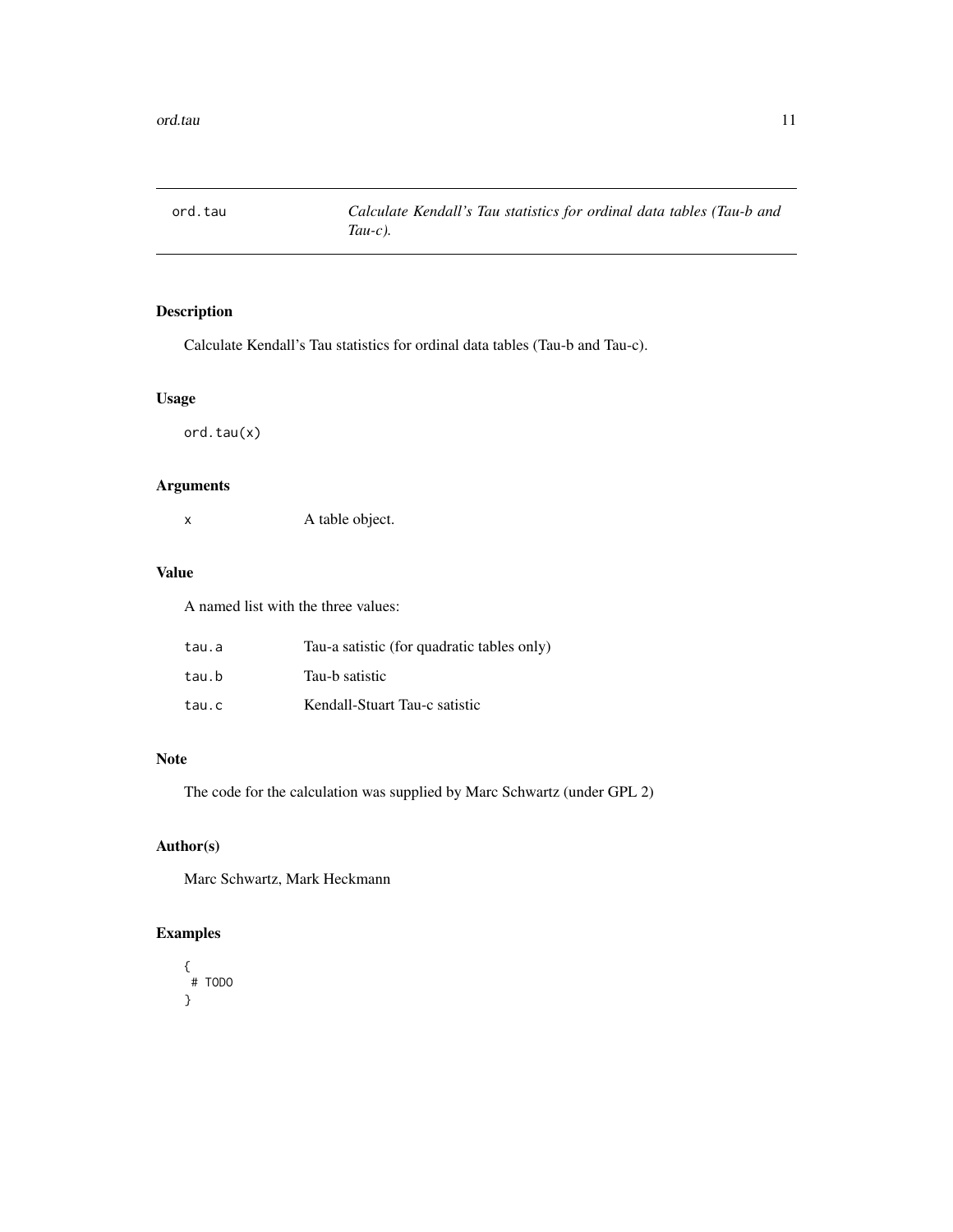<span id="page-11-0"></span>

The QQ-plot in SPSS and R looks very different. The points points and the QQ-line are positioned differently. qqnorm\_spss implements a version of the QQ-plot that resembles the SPSS version. The function returns an object containing the processed data. The output can be plotted using the function plot and ggplot. The parameters that can be passed to the plotting functions are documented in [plot.qqnorm.spss](#page-0-0) and [ggplot.qqnorm.spss](#page-0-0).

#### Usage

```
qqnorm\_spss(x, standardize = FALSE, method = 1, ties.method = "average")
```
#### Arguments

| $\mathsf{x}$ | A numeric vector.                                                                                                                                                                                                                                                                                                                                                                                 |
|--------------|---------------------------------------------------------------------------------------------------------------------------------------------------------------------------------------------------------------------------------------------------------------------------------------------------------------------------------------------------------------------------------------------------|
| standardize  | Whether the quantiles of the standardized values should be displayed. The de-<br>fault is to display the quantiles using the original data.                                                                                                                                                                                                                                                       |
| method       | The method used to assign probabilties for the ranks that are then converted<br>into quantiles. The following methods are implemented (see Castillo-Gutiérrez,<br>Lozano-Aguilera, & Estudillo-Martínez, 2012): $1 = \text{Blom}$ (default), $2 = \text{Rankit}$<br>/ Hazen, 3 = Tukey, 4 = Van der Waerden / Weibull, 5 = Benard and Bos-<br>Levenbach, $6 =$ Gringorten and $7 =$ Yu and Huang. |
| ties.method  | Method to assign ranks to ties. One of "average", "first", "random", "max", "min".<br>See ties. method argument from rank for more details.                                                                                                                                                                                                                                                       |

#### Value

An list object of class qqnorm.spss with the following elements:

| $\mathsf{x}$ | The orginal data                                    |
|--------------|-----------------------------------------------------|
| V            | Corresponding quantiles in original scaling         |
| x.std        | Standardized values                                 |
| y.std        | Corresponding quantiles for standardized values     |
| method.name  | Name of the method to assign probabilities to ranks |
| ties.method  | Method to treat ties                                |
| xname        | Name of the variable used to produce the plot       |

# TODO

Check output against SPSS results.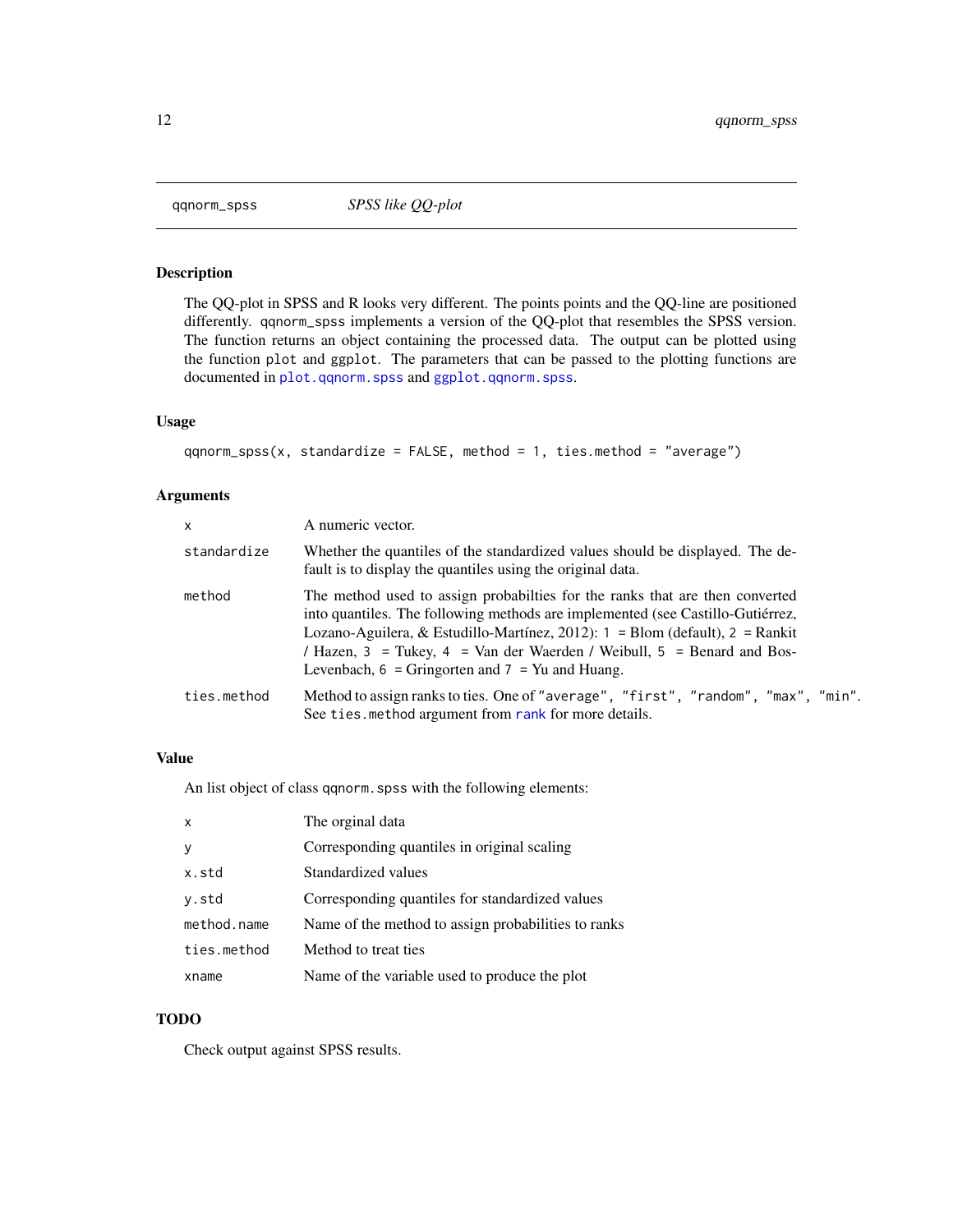#### <span id="page-12-0"></span> $recode2$  13

## References

Castillo-Gutiérrez, S., Lozano-Aguilera, E., & Estudillo-Martínez, M. D. (2012). Selection of a Plotting Position for a Normal Q-Q Plot. R Script. *Journal of Communication and Computer, 9*(3), 243–250.

#### Examples

```
require(ggplot2)
set.seed(0)
x \leq - sample(0:9, 100, rep=TRUE)
### SPSS like
# Standard QQ-plot
qq <- qqnorm_spss(x, 1)
plot(qq)
ggplot(qq)
qq <- qqnorm_spss(x, 1, standardize=TRUE)
plot(qq, l.col="red")
ggplot(qq, line=FALSE)
# Detrended QQ-plot (plottype=2)
plot(qq, plottype=2)
ggplot(qq, plottype=2)
### R
qqnorm(x, datax=TRUE)
qqline(x, datax=TRUE)
```

| recode2 | Wrapper for recode from car to allow to recode multiple columns at<br>once |
|---------|----------------------------------------------------------------------------|
|         |                                                                            |

# Description

Wrapper for recode from car to allow to recode multiple columns at once

#### Usage

 $recode2(x, vars = NULL, ...)$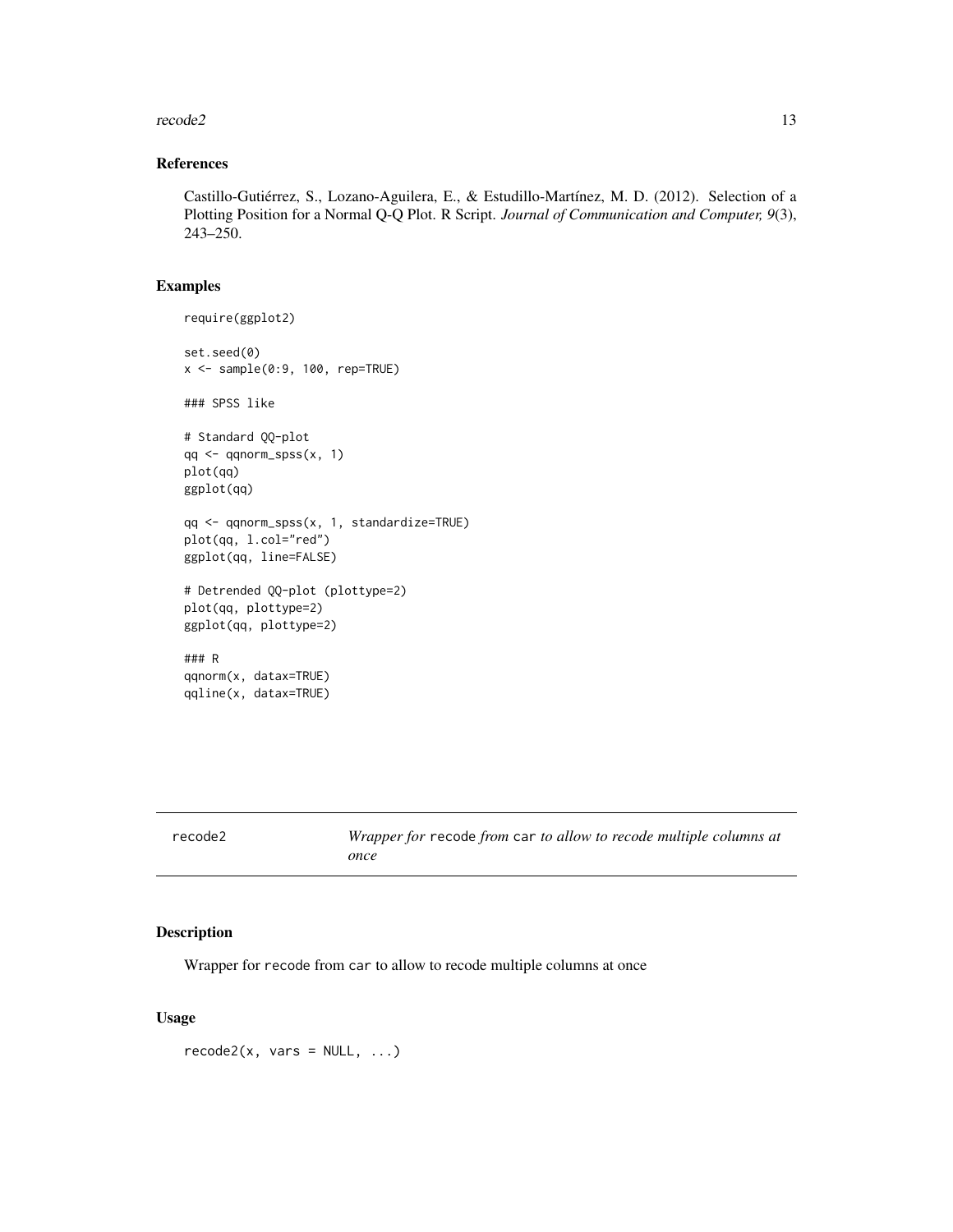14 recode2

# Arguments

| X        | A dataframe.                                                                   |
|----------|--------------------------------------------------------------------------------|
| vars     | A vector of variable names or numeric indexes to select the columns to recode. |
| $\cdots$ | Arguments that are passed on to recode from car (see ? recode for more info).  |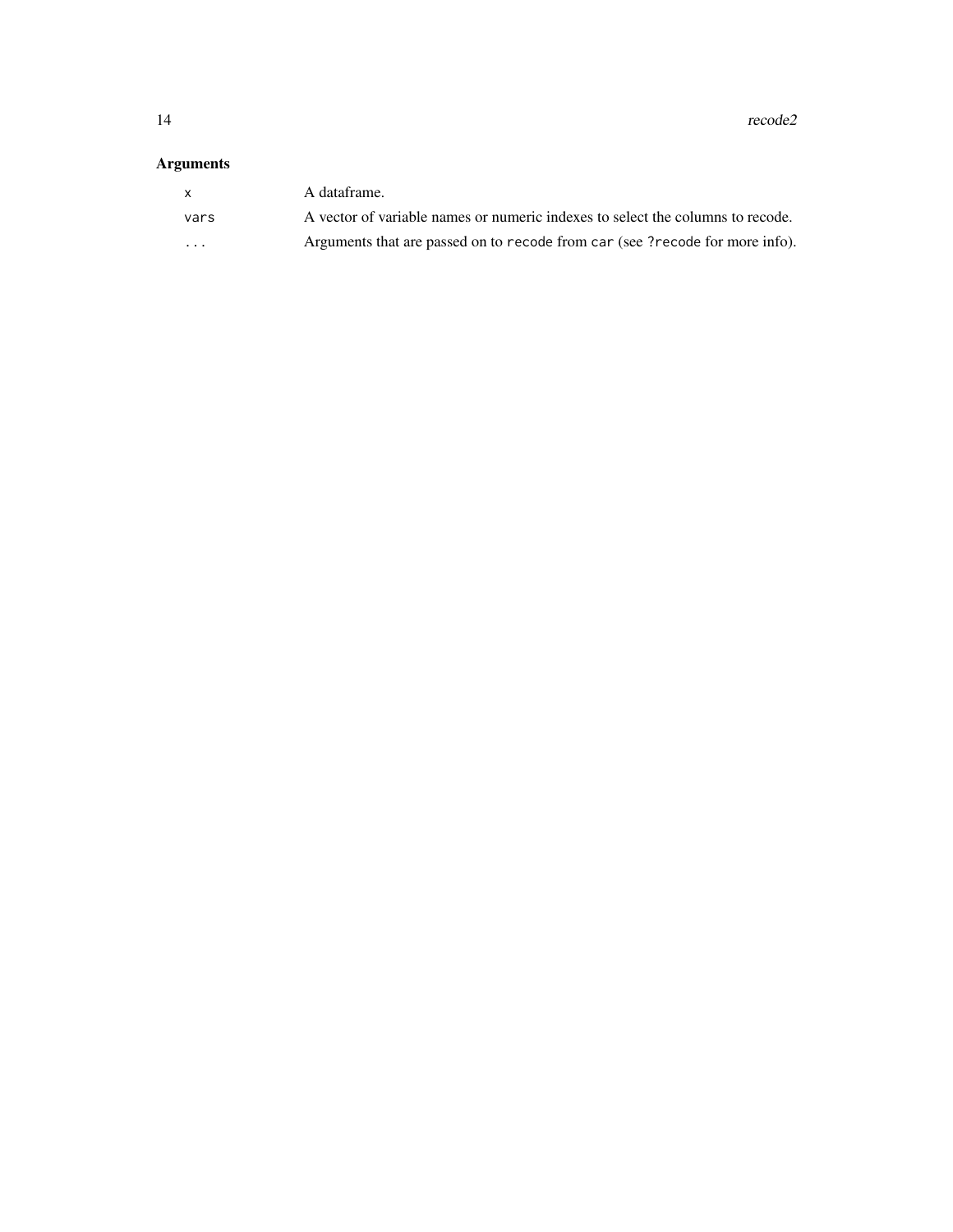#### <span id="page-14-0"></span>rowMeans2 15

| recodes           | Character string of recode specifications: see below.                                                     |
|-------------------|-----------------------------------------------------------------------------------------------------------|
| as.factor.result  | Return a factor; default is TRUE if the column is a factor, FALSE otherwise.                              |
| as.numeric.result | If TRUE (the default), and as factor, result is FALSE, then the result will be coerced to numeric if al   |
| levels            | An optional argument specifying the order of the levels in the returned factor; the default is to use the |
| $\cdots$          | More arguments passed to recode.                                                                          |
|                   |                                                                                                           |

#### Value

A dataframe with recoded columns.

#### Author(s)

Mark Heckmann

#### Examples

```
a <- attitude
rec <- "0:50=1; 51:70=2; 60:100=3; else=NA"
recode2(a, recodes=rec)
recode2(a, vars=1:2, recodes=rec)
recode2(a, vars=c("rating", "complaints"), recodes=rec)
```

| rowMeans2 | Form row means taking into account a minimum number of values |  |  |  |  |  |
|-----------|---------------------------------------------------------------|--|--|--|--|--|
|           | reauired                                                      |  |  |  |  |  |

# Description

In the construction of psychometric scales the calculation of a value is sometimes only desired if a minimum number of items contain values. In SPSS it is possible to calculate a mean value only if a minimum number of values are supplied by using the syntax MEAN.MIN with MIN being a numeric value. The function rowMeans2 does the same.

# Usage

rowMeans2(x, w, min =  $0$ , na.rm = TRUE)

### Arguments

| x     | A matrix of dataframe whose columns should be averaged.                                                  |
|-------|----------------------------------------------------------------------------------------------------------|
| W     | A numerical vector of weights the same length as number of columns in x.                                 |
| min   | The minimum number of values required to calculate the mean value. Otherwise<br>return NA.               |
| na.rm | A logical value indicating whether NA values in x should be stripped before the<br>computation proceeds. |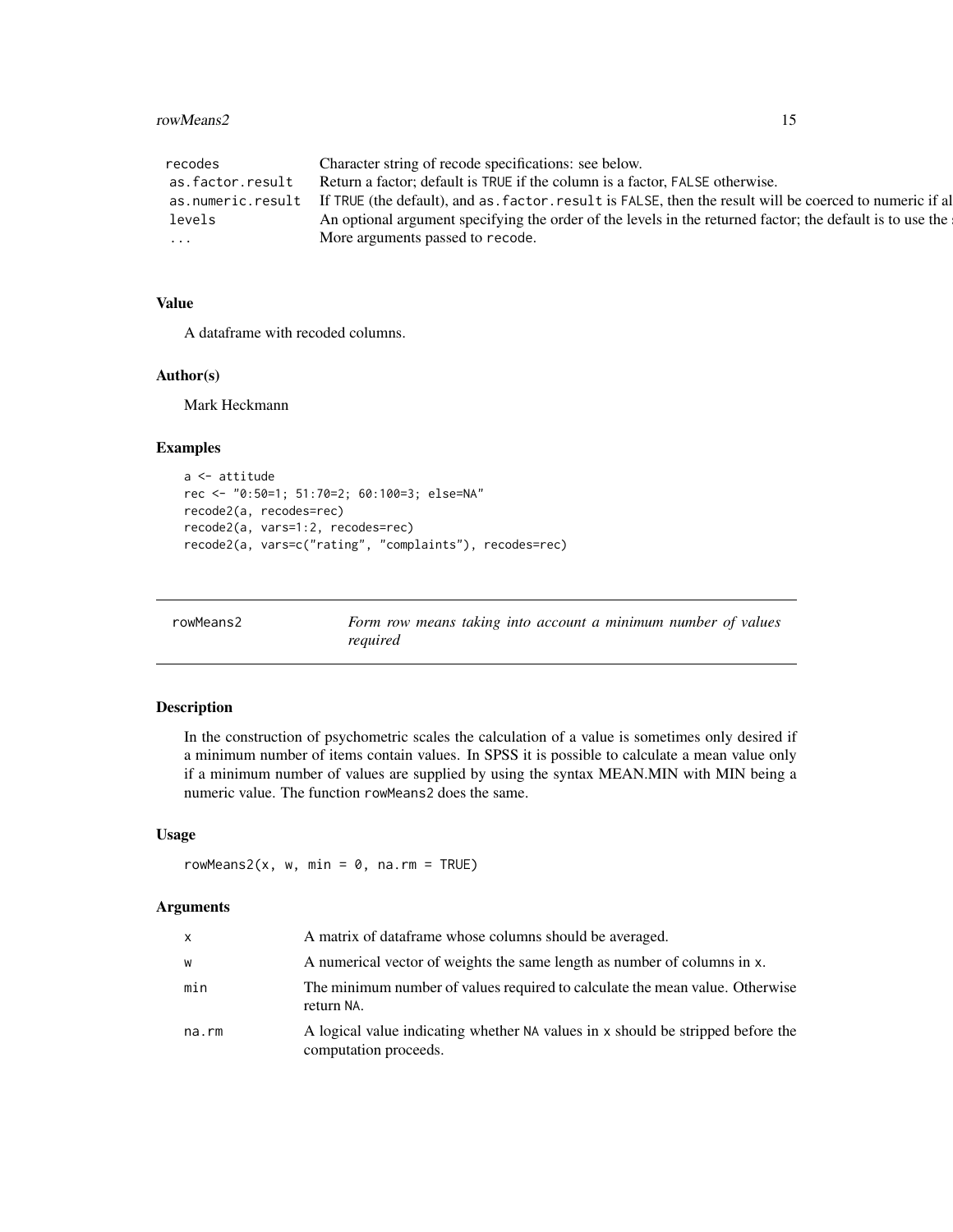#### <span id="page-15-0"></span>Details

rowMeans2 is very similary to rowMeans. The differences are that rowMeans2 allows to indicate the minimum number of values that have to be supplied and to weight the columns.

#### Value

A vector of means.

#### Author(s)

Mark Heckmann

#### See Also

[rowMeans](#page-0-0)

#### Examples

```
x <- replicate(3, runif(5))
x[1:3, 1] <- NA \qquad # add NAs to data
x[1:2, 2] <- NA
x[1, 3] <- NA
x
rowMeans2(x) # the same as rowMeans, except that NAs are allowed
rowMeans2(x, min=2) # minimum two values to calculate mean
rowMeans2(x, min=3) # minimum three values to calculate mean
# returns numeric(0) if x has zero rows
d \leq x[NULL, ]
rowMeans2(d)
# weights for each column
rowMeans2(x, w=c(1,1,2))
```
ryouready ryouready*: An R package to accompany the 'R you ready?' R book*

#### Description

This package contains several functions that make an R beginners life easier and which are used in our forthcoming 'R you ready?' R book.

#### Details

The book's website where you can find the fulltext freely available currently is [http://ryouready.](http://ryouready.markheckmann.de) [markheckmann.de](http://ryouready.markheckmann.de).

#### Author(s)

Mark Heckmann.